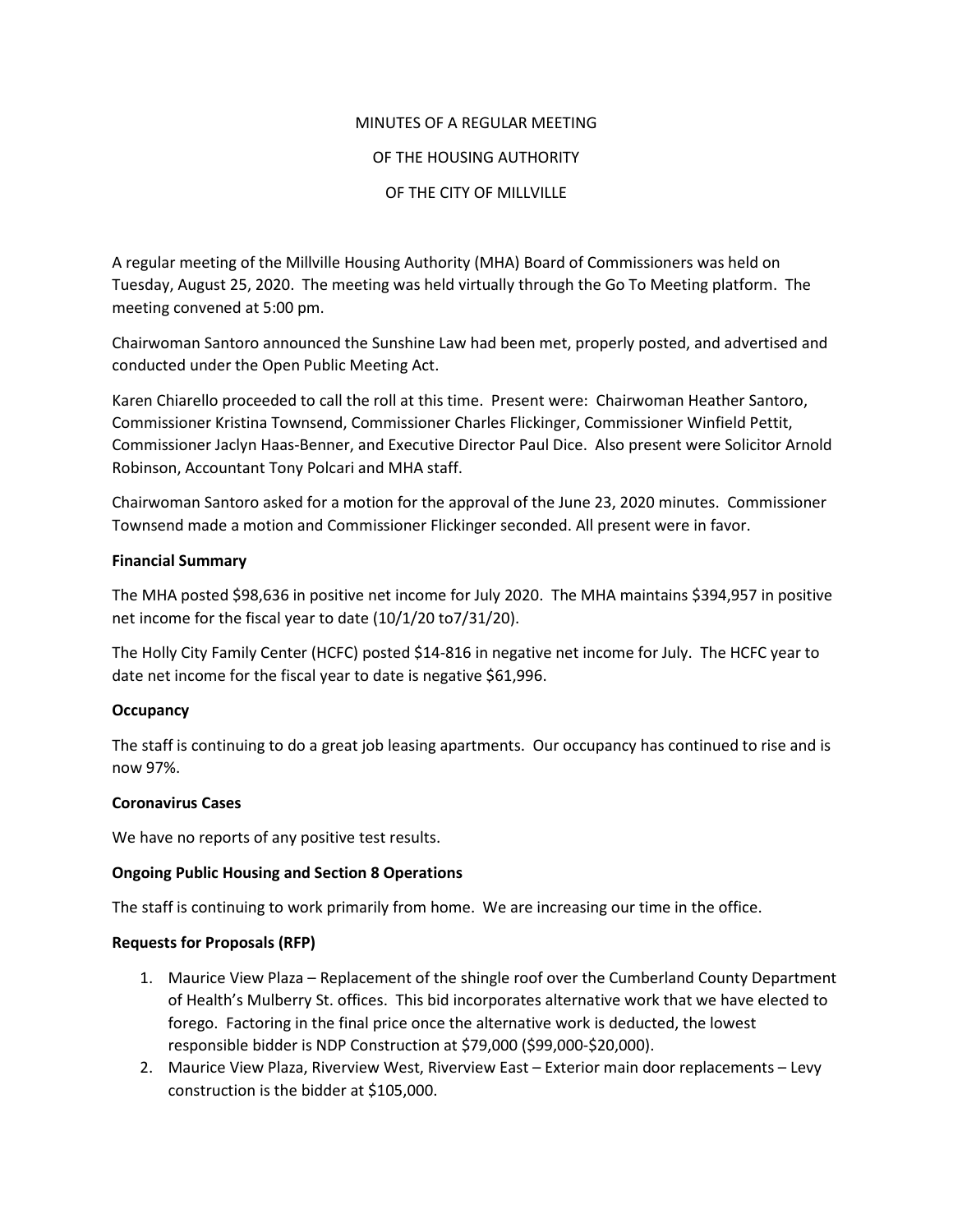3. Riverview West – Roof replacement – Winchester Roofing is the lowest responsible bidder at \$215,000.

Accountant, Tony Polcari verified that the MHA does have the capital fund balances sufficient to cover these costs.

Though not under consideration for this meeting, we are in the process of preparing an RFP for replacement of the roof on Riverview East. This will likely cost between \$225,000 and \$250,000. We hope to have the bid results for the September 2020 board meeting.

Commissioner Pettit asked about a check for \$105,000 on the check detail report for August. This was the cost of the architect fees for the three RFP's listed above.

### **Changes to the MHA Personnel Policy**

We have two proposed changes for your consideration. Both changes are temporary due to COVID 19.

1. Unless superseded by an employment agreement, our personnel policy states that employees can only carryover 6 vacation days from one year to the next. They cannot carryover any personal days. Given that the pandemic has kept many people from using both benefits, we propose a provision to allow employees to carryover any unused vacation and personal time earned during calendar year 2020 into calendar year 2021. Under this amended Policy, any Vacation and Personal Time earned during calendar year 2020 will be forfeited if not used by 12/31/2021. This policy will end effective 12/31/21.

2. New Jersey has instituted a 14-day quarantine travel advisory for certain states. We have employees who have traveled to some of those states for personal matters. Since they must quarantine themselves upon their return to New Jersey, they obviously are precluded from coming to work. We propose a personnel policy change to the effect that employees who can work from home will be expected to do so and be compensated as usual. However, if an employee cannot perform their duties from home, they will also be compensated as usual. This policy has been reviewed by legal counsel.

The Commissioners asked what money would cover this expense. Tony explained the CARES Act funding and what it can be used for. Commissioner Pettit stated that he did not agree with employees essentially getting 3 weeks of vacation, but if the expense was covered it was ok.

# **Annual Budget**

You will find next year's proposed budget in your packets. Fundamentally, it is very similar to last year's budget. This one also includes a healthy projected positive net income of \$172,429. It also includes a 3% Cost of Living Adjustment for all employees (same as the last budget) and salary adjustments to reflect changes in job duties for select employees. It accounts for the possible loss of the Wildwood Housing Authority Shared Services Agreement. Tony Polcari prepared the budget and will answer any questions you may have.

Tony explained that the Public Housing surplus through July includes \$187,000 of Cares Act funding. This give us a \$78,000 favorable variance in excess of what we budgeted. With \$2.8 million budgeted, we are within \$25,000 of budget. The excess of expenses in the COCC is non-federal money and can be used to help the HCFC. We also have the revenue from the shared services agreement. The proposed budget considers the fact that Wildwood might not renew their contract.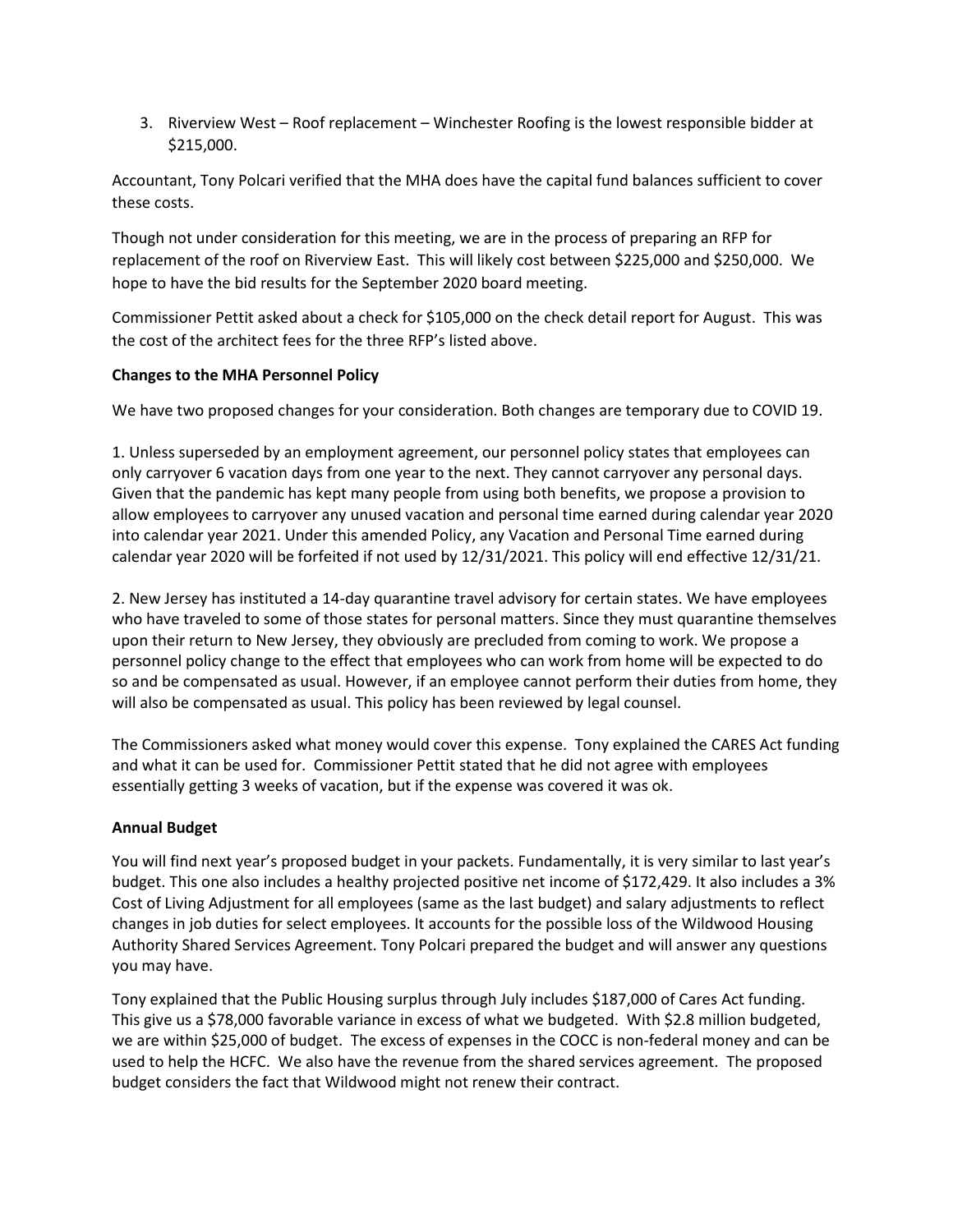#### **Holly City Family Center (HCFC)**

We are continuing to only operate the pool section of the facility. The remainder is closed for all community program and gym activities.

Despite opening the pool to daily walk ins (non-members), demand for the pool is very low. Between 7/13/20 (opening date) and 8/19/20, the average number of people using the pool during an entire day is only 12.

Our total revenue for the period 7/13/20 to 8/19/20 is less than \$1,000. That includes the 28 members who reinstated their memberships. The HCFC continues to be fully subsidized by non-federal funds from the MHA's Central Office Cost Center for all financial shortfalls. We are recording the subsidy as an account payable to the MHA.

To increase business, we have widely advertised pool availability via our website and Facebook account. We have also distributed advertising flyers to all MHA public housing and section 8 tenants, and other local groups, e.g., Shine, Police Athletic League, Big Brothers and Big Sisters, and Holly City Development Corporation's Play Street program members. We have also directly contacted people that we know have, or might have, interest. Despite those efforts, the increase in daily traffic overall has been negligible to date.

Another factor impeding our ability to increase business is fear of contracting Covid19 from within the facility. Many members have expressed this concern.

Absent the ability to generate enough revenue, our Facility Director – Andrea Vanaman – recently implemented additional cost savings measures totaling **\$8,951/month**. The following are the actions taken and a breakdown of that figure:

1. Change in facility hours: \$4,179/mo.

After evaluating the timing of the membership usage, we found we had a substantial amount of unused facility time. To reduce costs and meet the current membership demand more efficiently, we changed the facility hours to Monday through Friday from 7:00 a.m. to 5:00 p.m. We are closed on the weekends, as there was little to no usage. If demand increases for more hours, we will adjust accordingly.

2. Reduction to 3 pool lanes: \$2,310/mo.

Shutting down one lane in the pool put our total surface area under 2,000 sq. ft. By doing so, New Jersey regulations permit us to have only one lifeguard on duty instead of two. 3. Laid off part-time Assistant Manager: \$882/mo.

4. Stopped paying Instructors for virtual fitness classes: \$722/mo.

We are fortunate that our instructors offered to continue running the virtual classes for free. We are very grateful for their commitment.

5. Facility Director will cover the front desk 3 afternoons a week rather than pay part-time staff: \$858/mo.

The following are additional cost savings measures that Andrea Vanaman implemented. We will be able to quantify the savings after we compare future monthly bills:

1. We blocked access to all locker rooms except the 2 family changing rooms for bathroom use only.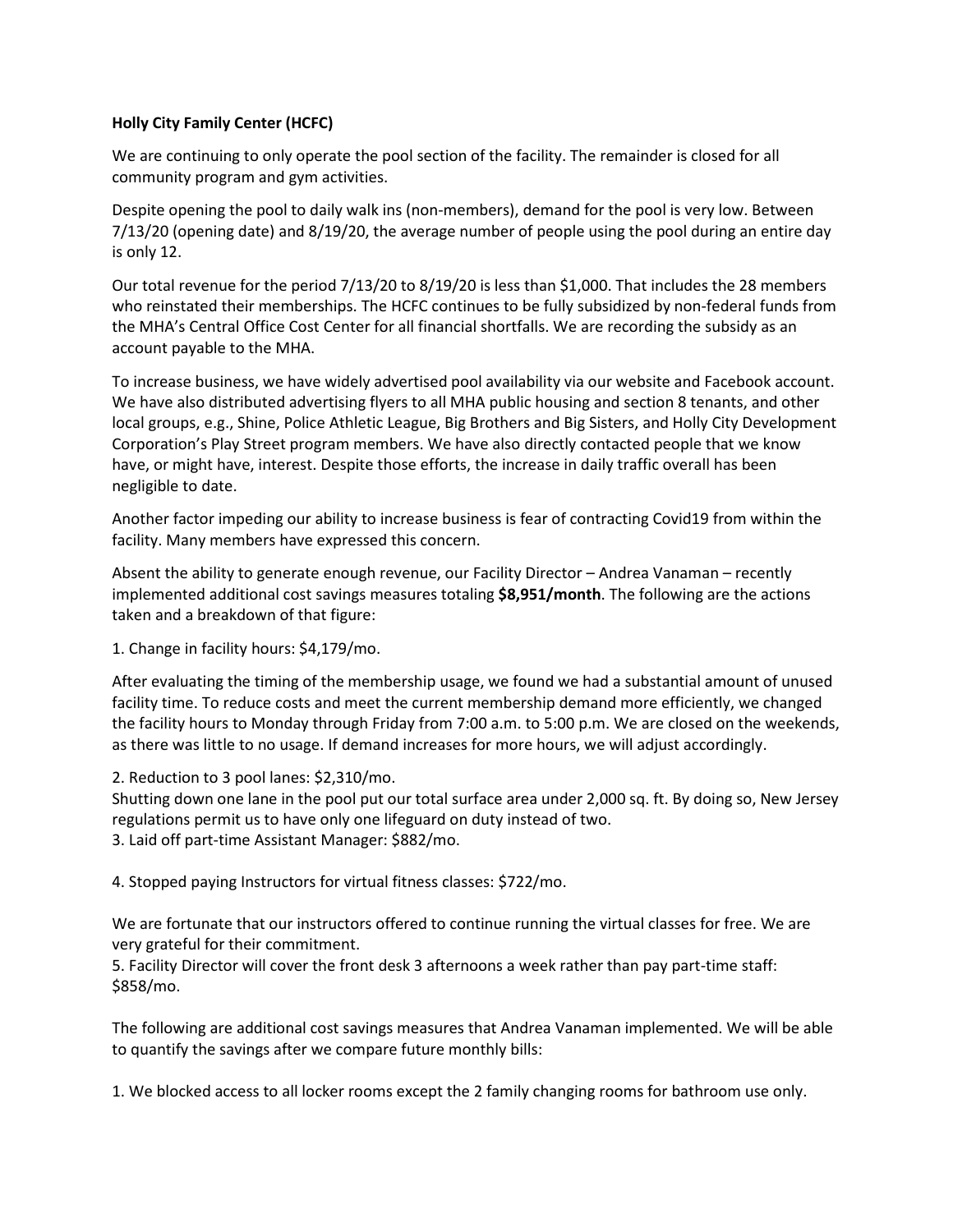2. All locker room light switches have been switched to automatic lights and will go out automatically after 10 minutes.

3. Almost all lights have been switched over to less energy consuming LED bulbs, including the main lights inside the pool area. By going to LED lighting in the main pool area, we turned off all the other pool area lights because the LED are so strong.

4. All the lights in the facility that are not needed at this time will remain off unless required by law, e.g., night lights. We have taken one bulb out of each night light to help reduce cost. These are now all LED lights.

5. All cardiovascular equipment, refrigerators, fans, stereos, televisions, microwave, toaster oven, hair dryers, and tanning beds have been unplugged.

6. All thermostats in all areas have been raised to 85 degrees except in the hallway that has the pool entrance and exit doors. We are routinely measuring all areas with psychrometers to monitor the humidity. We need to maintain the relative humidity at 70% to keep mold from growing.

7. We have lowered the pool temperature from 84 degrees to 80 degrees.

8. Boiler temperatures have been lowered. We only have warm water so that members can wash their hands. Showers are not permitted at this time.

9. The flow rate for the pool filtration process has been lowered (We are still within regulation.) and will soon be set on a timer. When the pool is not open, we will save energy by running at a lower turnover rate. To offset expenses even further, we also reviewed the idea of my serving as the HCFC's facility director and using MHA labor. For the following reasons, we do not believe that this is a viable course of action:

• State regulations preclude my serving as the facility director as I do not have the required state pool management certifications. Andrea Vanaman is the only staff member in the MHA and HCFC employee populations who has all the necessary certifications and experience.

NOTE: We have the ability to fill in for Andrea for short terms, e.g., vacations, sick and personal days. Were she to be out for an extended time, we would need to contract with a third party for coverage.

• The MHA does not have workers' compensation, general liability, employment practices liability or directors and officer's liability insurance coverage for the actions of MHA employees performing daily HCFC operations. MHA personnel are only covered for the work they perform as HCFC's landlord, e.g., maintenance. I believe we would be inviting significant uninsured liabilities if we mixed the employee populations.

• Our U.S. Department of Housing and Urban Development (HUD) operating subsidies and grants do not provide for paying MHA employees to perform daily HCFC operations, myself included, without compensating the MHA. We can work the shared services agreements with Wildwood and Salem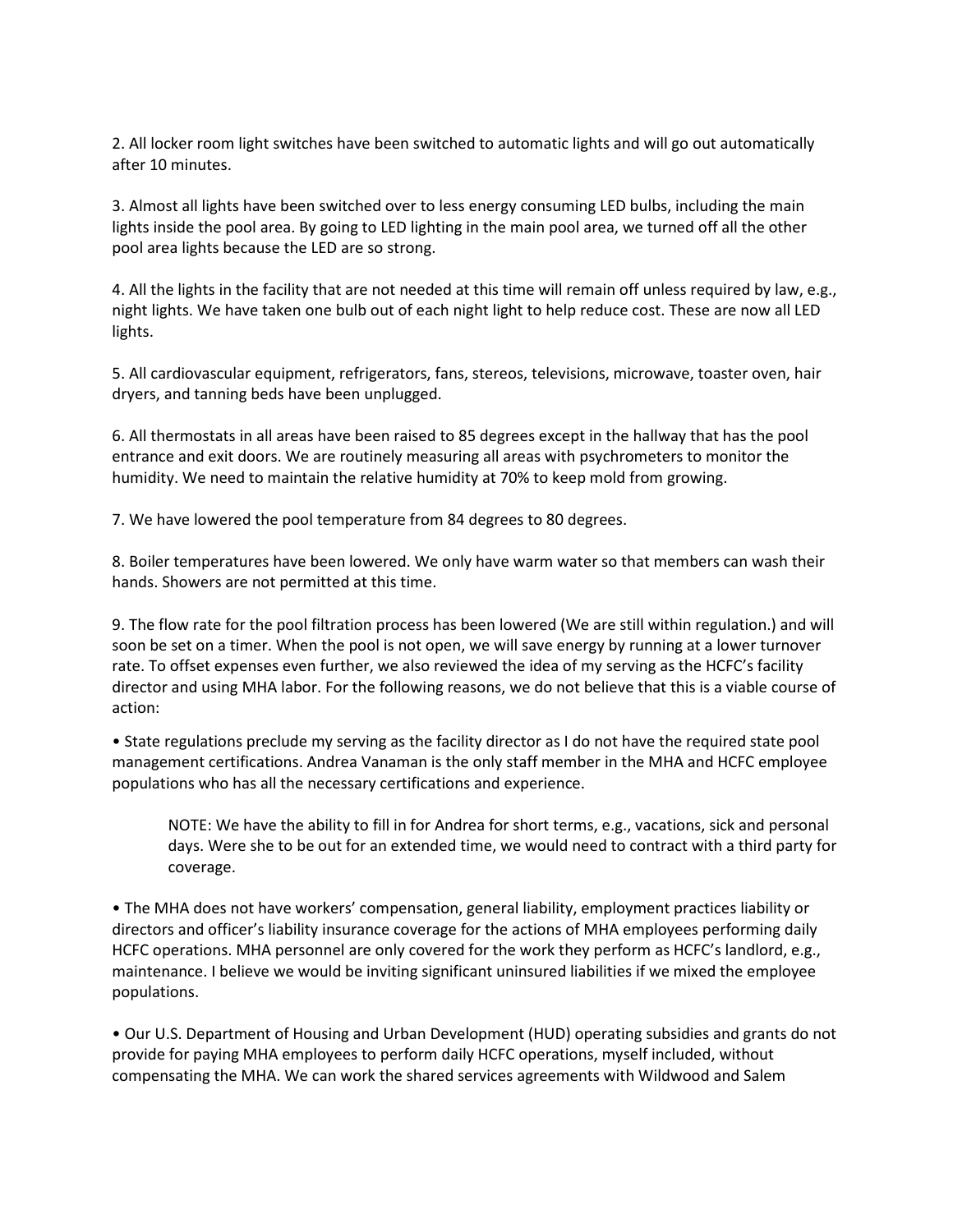because the MHA receives revenue directly for services rendered. But the HCFC would not be paying the MHA in this situation.

• Even if we could commingle the employee populations without running afoul of legal, regulatory, and risk management issues, I do not have the human resource capacity within the MHA to task people with HCFC duties.

Tony Polcari, in conjunction with the staff, prepared a proposed HCFC Operating budget. It was not possible for us to present a balanced budget given the HCFC's dire financial situation. Without MHA assistance, we calculate that the HCFC will post \$65,514 in negative net income between 10/1/20 and 9/30/21. That assumes that a high percentage of HCFC members reinstate their memberships after 1/1/21 and our larger accounts, e.g., Millville and Cumberland Regional High Schools reinstate their contracts. The high school swim coaches have registered concern over the limited number of people that can be in the pool at any given time due to social distancing requirements. That would significantly alter their training procedures, so much so that they have not yet committed to returning. Hopefully, they will change their minds.

Should the Board wish it so, the MHA could cover the HCFC's \$65,514 deficit with non-federal revenue that we generate through shared services agreements, contract fee for service revenue for the HCFC to provide part-time personnel to the MHA (Tony Polcari will discuss this at the meeting.) and other allowable Central Office Cost Center revenue.

It is important to keep in mind that the state minimum wage is rising at a rate of \$1/yr. through 2024. The incremental increases take effect every January 1st. By 1/1/24, we will be paying part-time employees \$15.00/hr. That is a huge jump from the \$8.44/hr., we were paying in 2017. By 1/1/24 our payroll and related expenses will have increased over \$100,000/yr. This is a monumental financial hurdle to overcome.

We do have some good financial news, though. Andrea Vanaman just finished negotiating a \$20,000 pool rental contract with the Newfield Aquatic Club. Andrea worked hard on this account and did a great job closing the deal.

Andrea Vanaman has also proposed offering a School Camp for children not attending school and whose parents must work. I think it is a good idea and support the initiative. It would fill a community need and allow us to start generating meaningful revenue. This program would be similar to the design of our Summer Camp. We believe we would be able to offer it to up to 30 children. I seek Board authority to start the School Camp in early September.

Andrea is also working with the Holly City Development Corporation and the City of Millville to provide fitness instructors for an outdoor children's kick boxing and Zumba program at Riverfront Park. This 8 week program will begin in mid-September.

We will continue growing our community center operations and searching for grants. And as soon as we possibly can, we are going to bring back the following community programming that we had been offering before the pandemic:

- 1. Summer Camp Approximately \$52,932/yr.
- 2. Spring Camp \$2,000/yr.

3. Newfield Aquatic Club – They used the pool before the pandemic on a very limited basis. The new \$20,000 contract with them is much more expansive and lucrative.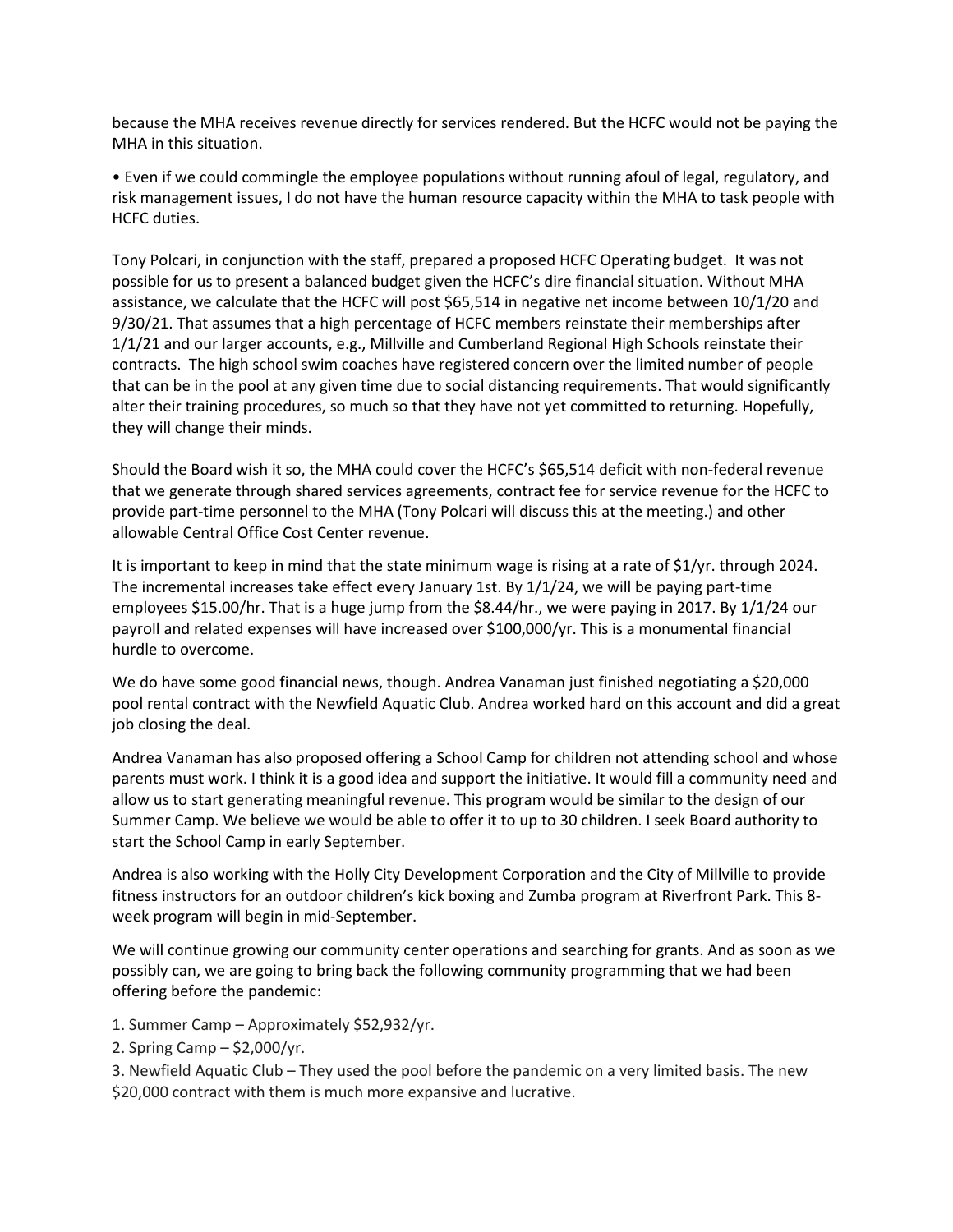- 4. Salem County Special Services  $\frac{1}{2}$  Pool Rental for 24 visits \$1,200.00/yr.
- 5. A-Plus Education and Performing Arts Inc. 17 dates for shower use \$2,210.00/yr. (new)
- 6. Birthday pool party rentals \$180 for members; \$200 for non-members
- 7. Swim with Santa \$5/child
- 8. Pool Rentals from the YMCA of Vineland \$75/hr. They rent the deep end for lifeguard classes.
- 9. HCFC Lifeguard classes \$250/class for non-members and \$200 for members.
- 10. HCFC CPR classes \$45/pp.
- 11. Maurice House Chair Exercise ½ hour every Wednesday \$35.00 per visit
- 12. Pineland Learning Center usually 6 pool rentals throughout the year \$140.00/hr.
- 13. Holly City Family Success Center 1 Family Membership \$564.00
- 14. Cumberland Vocational 6 Senior Memberships \$1,656.00/yr.
- 15. Police Athletic League 10 visits \$750.00/yr. (new)
- 16. Police Athletic League Water Safety Class \$75.00/visit
- 17. Boy Scouts Water Safety Pool Rental \$75.00/visit
- 18. Girl Scouts 3 Saturdays for an hour
- 19. Big Brothers, Big Sisters 1 date, pool/room party, no revenue (new)
- 20. Family Health and Wellness Program 8 weeks \$1,543 total (new)
- 21. Connecting Families HCFC memberships \$1,131 total (new)
- 22. Play Streets Volunteer work with Holly City Development Corp. (new)

23. NJ Food Bank Summer Kids Grab and Go Feeding Program – no revenue generated or even available. (new)

- 24. Our Future First 3 dates offered for group meetings no revenue generated (new).
- 25. Rise and Shine no funding for HCFC overhead costs. (new) a. Monday Friday 4:00pm-6:00pm
- b. Mom's Life Group Monday 6:30pm-8:30pm
- c. Women's Group Tuesday 6:30pm-8:30pm
- d. Teen Groups Thursday 6:30pm-8:30pm
- e. Teen Movie Night Friday 6:30pm-8:30pm

26. Swim Team Clinic starting March 16th. 3 days a week for 8 weeks.

- 27. Cumberland Regional Swim Team Nov.- Jan. \$7,717.50/yr.
- 28. Millville Swim Team Nov.-Jan. \$36,000.00/yr.

Here are some of the other classes designed for specific community groups and which were offered before the pandemic:

- Aquatic Classes can be purchased individually. HCFC membership is not required:
- 1. Swim Lessons for ages 6 months to 100
- 2. Aqua Fit 2 days a week
- 3. Deep Water Walking 3 days a week
- 4. Deep Water Cardio 2 days a week
- 5. Arthritis 3 days a week

Land based classes - included in memberships but also available for walk-ins at \$5/class:

- 1. Senior Fitness Class 3 days a week (new)
- 2. Pilates 3 days a week
- 3. Yoga 1 day a week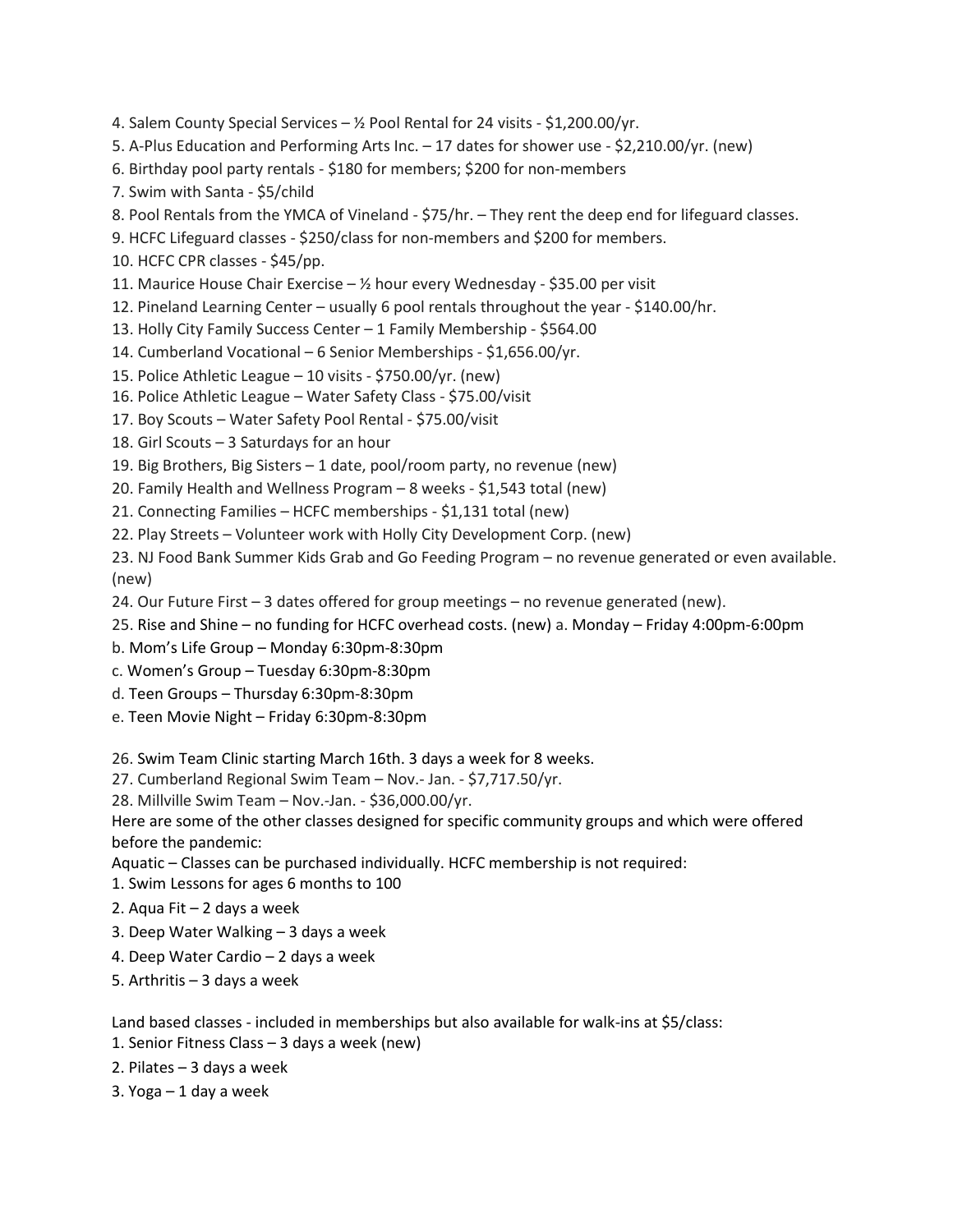- 4. Fit Rx 5 days a week (Boot Camp type of Class)
- 5. Zumba 4 days a week
- 6. Tabata 2 days a week (High Intensity Interval Training)

The following is a list of additional grants that we have worked on, or are still in process, that relate specifically to community center projects:

1. 2019 Community Development Block Grant (CDBG) for Rise and Shine - \$6,578.21 for 2019. The HCFC has not realized any operating revenue. The MHA paid the \$1,800 insurance increase that the HCFC's insurance company demanded for Rise and Shine's activities. The MHA also paid for office furniture, supplies and a refrigerator. Hopefully, the MHA will be able to recover some of those expenses through the CDBG grant.

2. 2020 CDBG for Rise and Shine – awaiting award. The administrative funding that will come from this will likely be allocated to payroll for its director and for direct program costs rather than facility operating costs.

3. Cumberland County Prosecutor's Office – We applied for a \$5,000 grant for Rise and Shine to run a Life Skills program at the HCFC. This will not provide any significant revenue for the HCFC's facility operating costs.

4. NJ Department of State, Office of Faith Based Initiatives – We have applied for a \$10,000 grant for Rise and Shine to run an after-school tutoring and homework assistance program at the HCFC. I have been told award decisions have been delayed given the state's financial issues. Like the other grants above, this will not provide any significant operating revenue.

It is also worth noting the Millville Housing Authority (MHA) sponsored an anti-gang initiative at our Holly Berry Court facility called the Phoenix Program. The MHA hosted the program for 35 weeks. While the HCFC was not directly involved in that program, it became a feeder program for the communitybased programs at the HCFC.

My concern for the HCFC going forward is its revenue generating approach. The facility will likely always be a hybrid membership based and community center entity. However, memberships will never cover all the expenses. And while we can certainly add more community center programs, there is a limit to how many programs we can add given facility size limitations. As for grants, I believe we will need to search for more than those which offer the traditional 10% to 15% for administrative costs. Those percentages will never be enough to cover the overhead of the facility, especially the high cost of running a pool and offsetting the skyrocketing minimum wage. With these limitations in mind, it is my opinion that HCFC must ultimately consider a long-range plan to secure large scale grants and contributions from sources such as philanthropic minded community members in a position to help, the City of Millville, the County of Cumberland and institutional donors with an interest in the city and the HCFC's mission. These funds need to be dedicated solely, or at least primarily, to funding the pool operations of the center.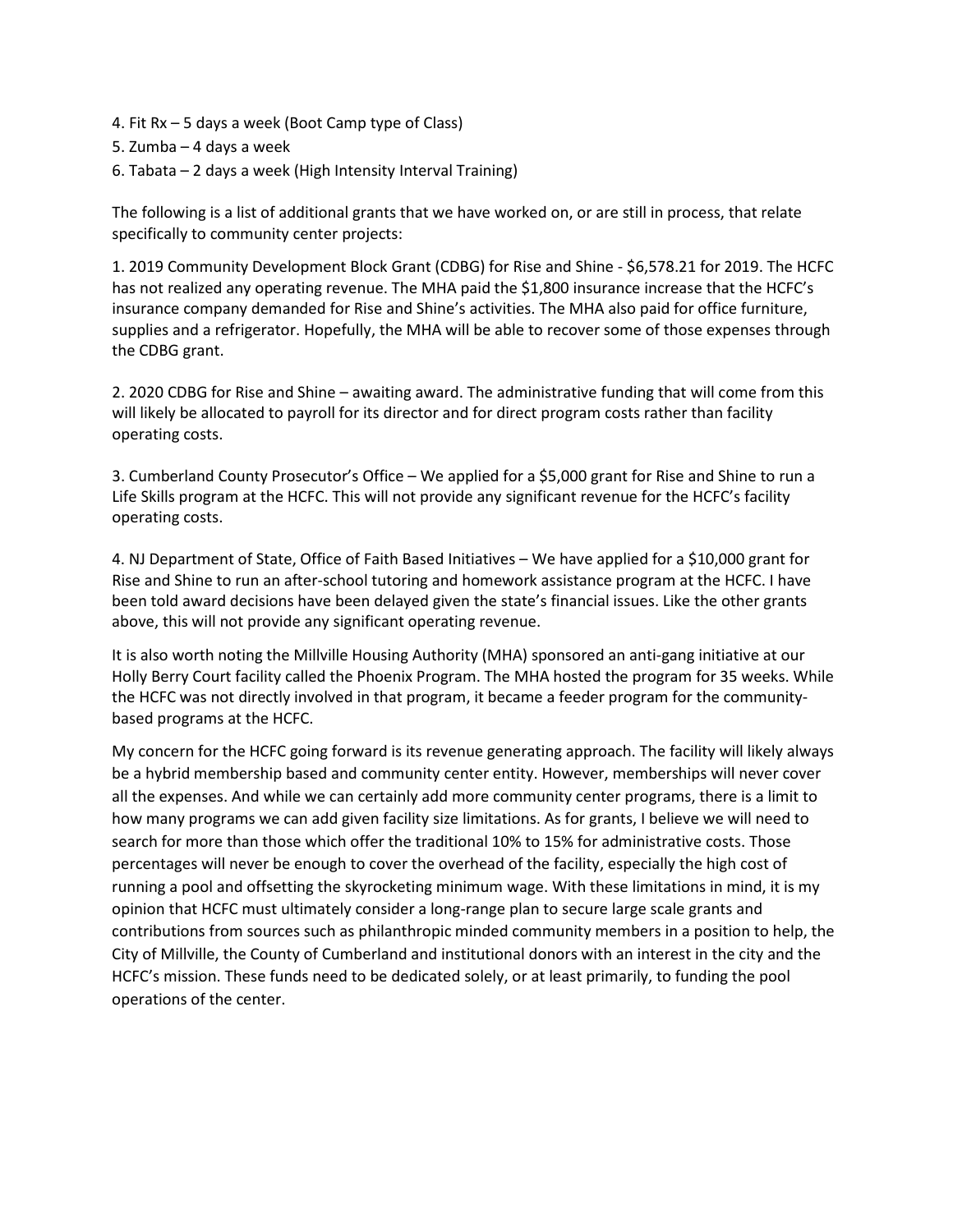|                          | Chairwoman Santoro advised that there were resolutions to approve.         |
|--------------------------|----------------------------------------------------------------------------|
| <b>Resolution #17-20</b> | Resolution Approving the Payment of Bills for July & August 2020           |
|                          | Roll Call Vote:                                                            |
|                          | Motion: Commissioner Townsend                                              |
|                          | Second: Commissioner Pettit                                                |
|                          | Roll Call: Unanimous                                                       |
| Resolution #18-20        | Resolution Approving the Budget for Fiscal Year 10/1/20-9/31/21            |
|                          | Roll Call Vote:                                                            |
|                          | Motion: Commissioner Townsend                                              |
|                          | Second: Commissioner Flickinger                                            |
|                          | Roll Call: Unanimous                                                       |
| Resolution #19-20        | Resolution Approving the Late Filing of the Budget                         |
|                          | Roll Call Vote:                                                            |
|                          | Motion: Commissioner Townsend                                              |
|                          | Second: Commissioner Flickinger                                            |
|                          | Roll Call: Unanimous                                                       |
| Resolution #20-20        | Resolution Approving the Carry Over of Additional Vacation & Personal Time |
|                          | Roll Call Vote:                                                            |
|                          | Motion: Commissioner Townsend                                              |
|                          | Second: Commissioner Flickinger                                            |
|                          | Roll Call: Unanimous                                                       |
| <b>Resolution #21-20</b> | Resolution Adopting a Change to the Vacation Policy                        |
|                          | Roll Call Vote:                                                            |
|                          | Motion: Commissioner Townsend                                              |
|                          | Second: Commissioner Flickinger                                            |
|                          | Roll Call: Unanimous                                                       |
| Resolution #22-20        | Resolution Approving a Contract for Roof Replacement for RVW               |
|                          | Roll Call Vote:                                                            |
|                          |                                                                            |

Motion: Commissioner Townsend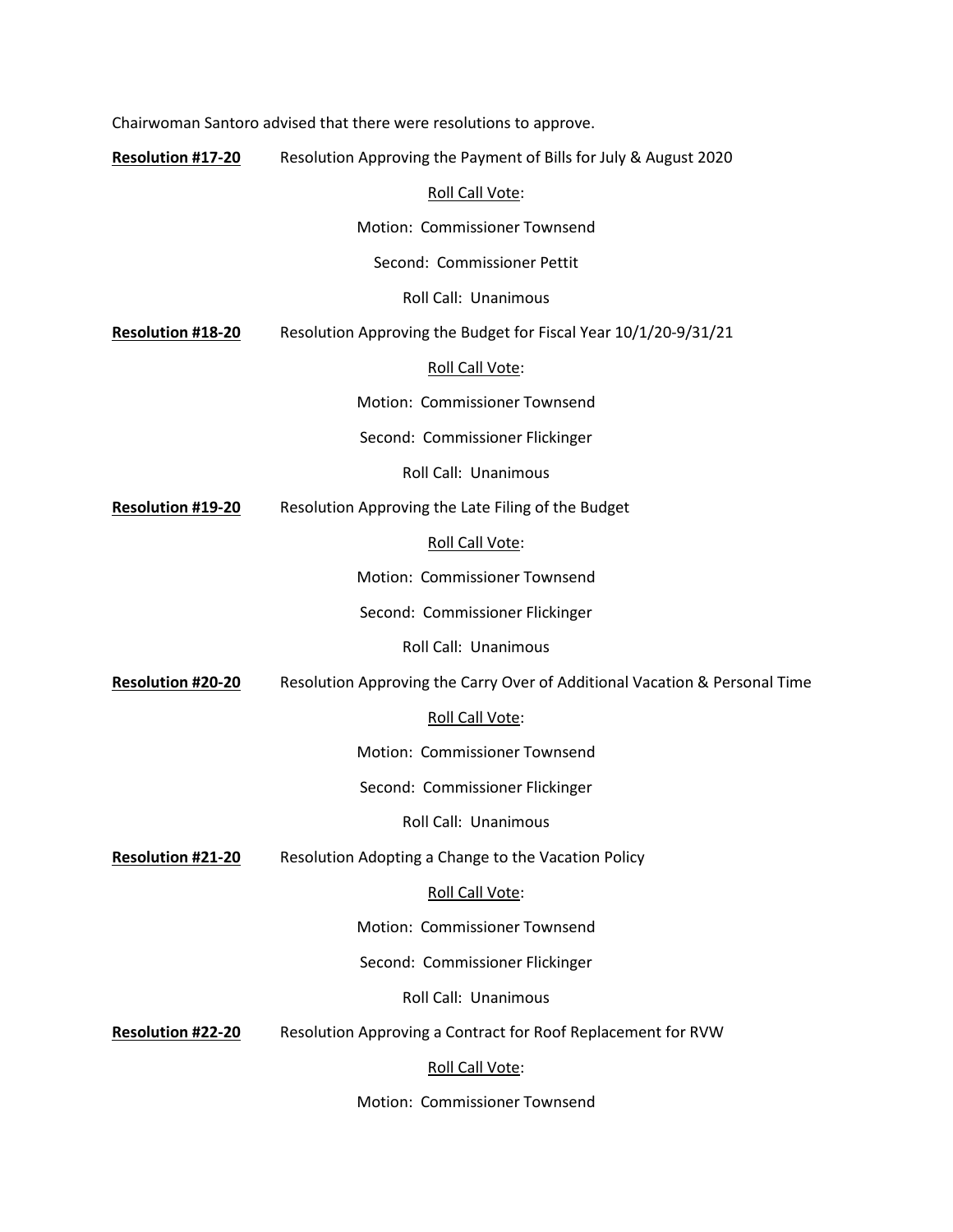|                                 | Second: Commissioner Flickinger                                              |
|---------------------------------|------------------------------------------------------------------------------|
|                                 | Roll Call: Unanimous                                                         |
| Resolution #23-20               | Resolution Approving a Contract for Roof Replacement for MVP                 |
|                                 | Roll Call Vote:                                                              |
|                                 | Motion: Commissioner Townsend                                                |
|                                 | Second: Commissioner Flickinger                                              |
|                                 | Roll Call: Unanimous                                                         |
| <b>Resolution #24-20</b><br>MVP | Resolution Approving a Contract for Electric Door Replacement for RVE, RVW & |
|                                 | Roll Call Vote:                                                              |
|                                 | Motion: Commissioner Flickinger                                              |
|                                 | Second: Commissioner Haas-Benner                                             |
|                                 | <b>Roll Call: Unanimous</b>                                                  |
| <b>Resolution #25-20</b>        | Resolution Authorizing the ED to Sell E. Broad St. Vacant Lots               |
|                                 | Roll Call Vote:                                                              |
|                                 | Motion: Commissioner Flickinger                                              |
|                                 | Second: Commissioner Townsend                                                |
|                                 | Roll Call: Chairwoman Santoro Abstained. All others were in favor.           |
| Resolution #26-30               | Resolution Approving a Closed Session                                        |
|                                 | Roll Call Vote:                                                              |
|                                 | Motion: Commissioner Flickinger                                              |
|                                 | Second: Commissioner Pettit                                                  |
|                                 | Roll Call: Commissioner Townsend abstained. All others were in favor.        |

Chairwoman Santoro asked if there was any old business. There was not.

Chairwoman Santoro asked if there was any new business. Commissioner Pettit asked if we could expand on the sale of the vacant lots that had just been voted on. He had recently toured several of the vacant houses that the MHA owns. He expressed his opinion of the need to sell these as well. The sale would relieve the following expenses: taxes, lawn maintenance, building maintenance liability to trespassers, all of this with no income from the properties. The demolition cost for the properties exceeds the income from selling them. They are only going to continue to deteriorate.